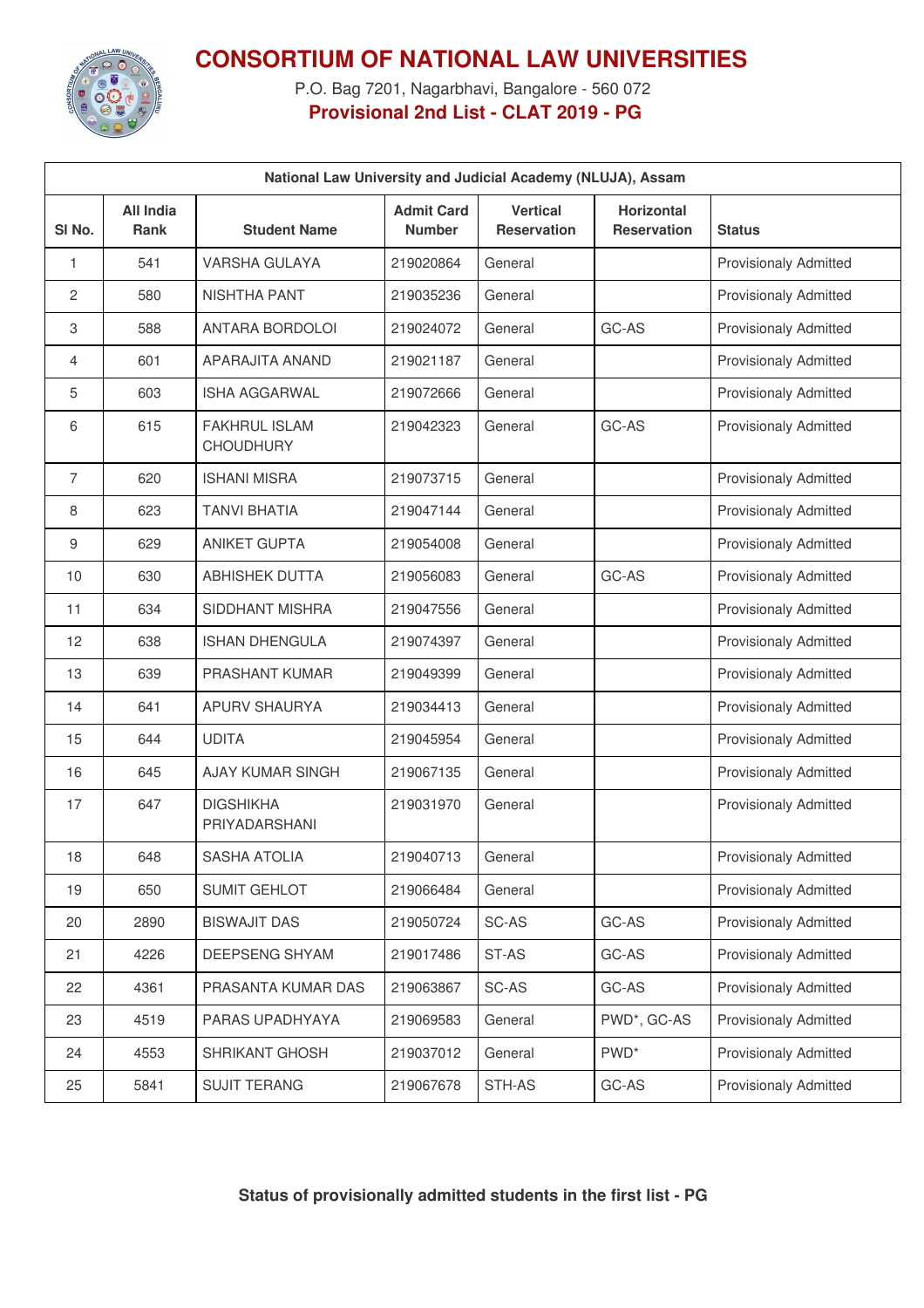| National Law University and Judicial Academy (NLUJA), Assam |                                 |                                        |                                    |                                       |                                         |                              |  |  |  |
|-------------------------------------------------------------|---------------------------------|----------------------------------------|------------------------------------|---------------------------------------|-----------------------------------------|------------------------------|--|--|--|
| SI No.                                                      | <b>All India</b><br><b>Rank</b> | <b>Student Name</b>                    | <b>Admit Card</b><br><b>Number</b> | <b>Vertical</b><br><b>Reservation</b> | <b>Horizontal</b><br><b>Reservation</b> | <b>Status</b>                |  |  |  |
| $\mathbf{1}$                                                | 295                             | <b>ANJANI KUMAR</b>                    | 219032761                          | General                               |                                         | Vacant                       |  |  |  |
| $\mathbf{2}$                                                | 322                             | <b>MEHUL SHAH</b>                      | 219037348                          | General                               | GC-AS                                   | <b>Provisionaly Admitted</b> |  |  |  |
| 3                                                           | 388                             | RADHIKA SHARMA                         | 219000090                          | General                               |                                         | Vacant                       |  |  |  |
| 4                                                           | 389                             | <b>SHATAKSHI TIWARI</b>                | 219070353                          | General                               |                                         | Vacant                       |  |  |  |
| 5                                                           | 390                             | POOJA RANA                             | 219066430                          | General                               |                                         | <b>Provisionaly Admitted</b> |  |  |  |
| 6                                                           | 391                             | <b>VIVEK SHRIVASTAV</b>                | 219064029                          | General                               |                                         | Vacant                       |  |  |  |
| $\overline{7}$                                              | 395                             | <b>ARPITA VERMA</b>                    | 219035077                          | General                               |                                         | Vacant                       |  |  |  |
| 8                                                           | 397                             | AKANCHHA SRIVASTAVA                    | 219067808                          | General                               |                                         | Vacant                       |  |  |  |
| 9                                                           | 398                             | NISHITA SHRIVASTAVA                    | 219024850                          | General                               |                                         | Vacant                       |  |  |  |
| 10                                                          | 401                             | SHRADDHANJALI DASH                     | 219038175                          | General                               |                                         | Vacant                       |  |  |  |
| 11                                                          | 405                             | PRATEEK SETHI                          | 219003097                          | General                               |                                         | Vacant                       |  |  |  |
| 12                                                          | 406                             | ALPS KUMAR GOSWAMI                     | 219037933                          | General                               |                                         | Vacant                       |  |  |  |
| 13                                                          | 407                             | PRANJAL KHARE                          | 219064572                          | General                               |                                         | Vacant                       |  |  |  |
| 14                                                          | 408                             | SNIGDHA BHANDARI                       | 219072667                          | General                               |                                         | Vacant                       |  |  |  |
| 15                                                          | 409                             | NANDINI SHARMA                         | 219056487                          | General                               |                                         | Vacant                       |  |  |  |
| 16                                                          | 410                             | SHAILESH KUMAR<br><b>VASHISHTHA</b>    | 219059249                          | General                               |                                         | Vacant                       |  |  |  |
| 17                                                          | 412                             | PRACHI JAIN                            | 219026984                          | General                               |                                         | Vacant                       |  |  |  |
| 18                                                          | 413                             | <b>BAISHALI JAIN</b>                   | 219001542                          | General                               |                                         | Vacant                       |  |  |  |
| 19                                                          | 414                             | <b>TEJAS BHASIN</b>                    | 219030732                          | General                               |                                         | Vacant                       |  |  |  |
| 20                                                          | 415                             | <b>MOHIT VATS</b>                      | 219001943                          | General                               |                                         | Vacant                       |  |  |  |
| 21                                                          | 417                             | <b>ABHISHEK SHARMA</b>                 | 219003800                          | General                               |                                         | Vacant                       |  |  |  |
| 22                                                          | 1354                            | <b>HEMA PRAVA DEORI</b>                | 219071963                          | ST-AS                                 | GC-AS                                   | <b>Provisionaly Admitted</b> |  |  |  |
| 23                                                          | 1691                            | MEDHA BASUMATARY                       | 219019442                          | ST-AS                                 | GC-AS                                   | <b>Provisionaly Admitted</b> |  |  |  |
| 24                                                          | 2306                            | <b>BANDITA DAS</b>                     | 219029831                          | SC-AS                                 | GC-AS                                   | Vacant                       |  |  |  |
| 25                                                          | 2422                            | JOYA BARBHUIYA                         | 219012428                          | SC-AS                                 | GC-AS                                   | Vacant                       |  |  |  |
| 26                                                          | 2803                            | PULAK SYMON                            | 219011073                          | STH-AS                                | GC-AS                                   | Vacant                       |  |  |  |
| 27                                                          | 2879                            | SATYABRATA<br><b>MOHAPATRA</b>         | 219018227                          | General                               | PWD <sup>*</sup>                        | Vacant                       |  |  |  |
| 28                                                          | 2904                            | PRANAV KRISHNA                         | 219045917                          | General                               | PWD <sup>*</sup>                        | Vacant                       |  |  |  |
| 29                                                          | 3569                            | <b>MADHUSMITA</b><br><b>RONGHANGPI</b> | 219003525                          | STH-AS                                | GC-AS                                   | <b>Provisionaly Admitted</b> |  |  |  |
| 30                                                          | 3667                            | <b>SUMON SOURABH</b><br><b>BRAHMA</b>  | 219033615                          | ST-AS                                 | GC-AS                                   | Vacant                       |  |  |  |

*Note : \* indicates that the seat is allotted based on that horizontal reservation* **Vertical**